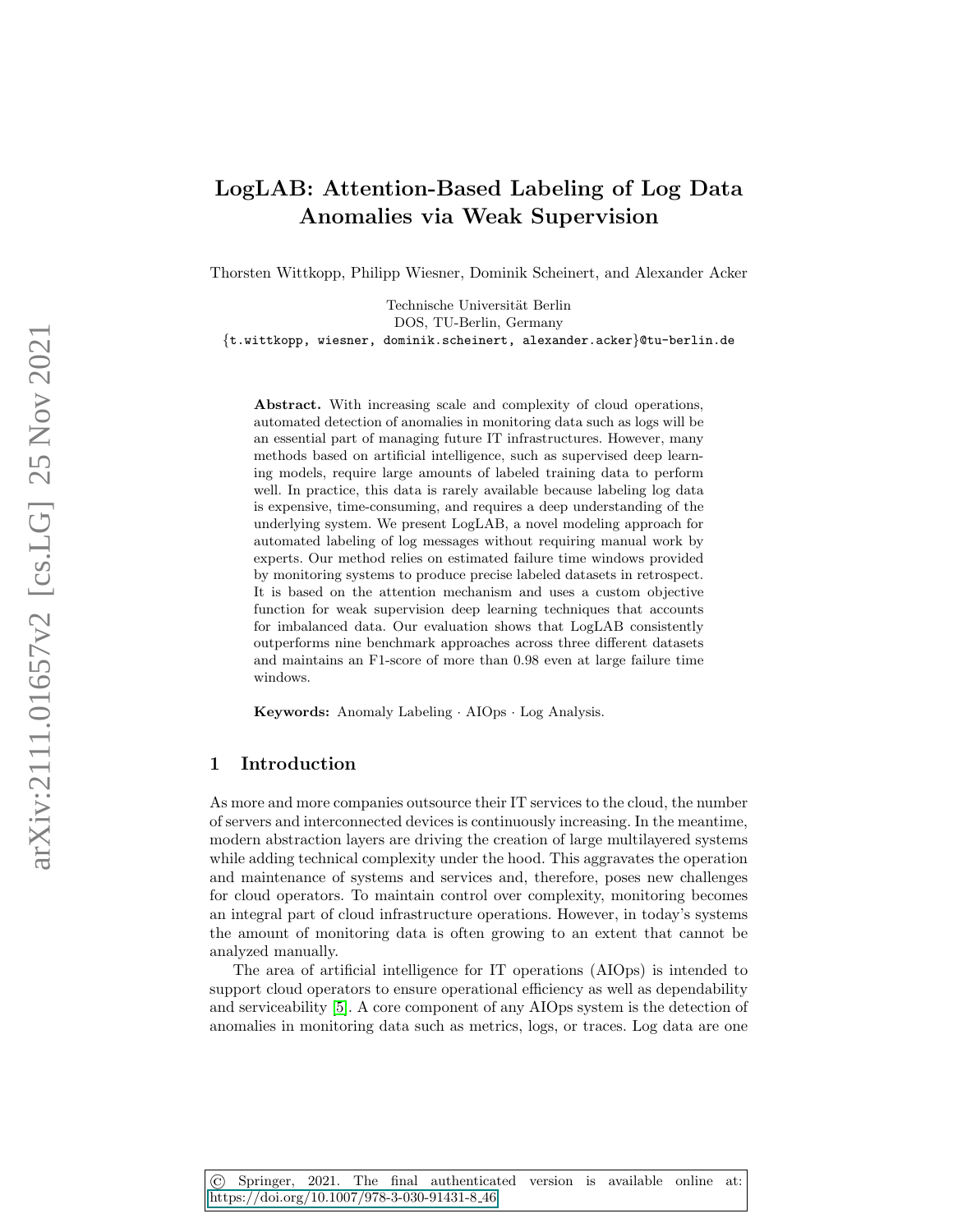#### 2 T. Wittkopp, et.al.

of the most important resources for troubleshooting because they record events during the execution of service applications. However, even though most types of log messages come with a severity level, these do not necessarily reflect the status of the overall system. Therefore, recent research utilizes deep learning models to analyze log data and perform anomaly detection [\[2,](#page-6-1)[29,](#page-7-0)[16\]](#page-7-1). One of the main obstacles in log anomaly detection is the lack of labeled log data [\[25\]](#page-7-2). Labeling data is costly and time-consuming, as experts need to analyze every single log message and investigate which messages reflect their corresponding errors. Since supervised models that train on large volumes of labeled data show significant performance in log anomaly detection [\[29](#page-7-0)[,27\]](#page-7-3), it is important to automate the labeling process to gain a strong accelerator for log anomaly detection [\[19\]](#page-7-4).

To address this problem, we propose LogLAB, an attention-based model for binary labeling of anomalies in log data via weak supervision. It relies only on rough estimates of when an error has occurred - information that can often be derived from other monitoring systems [\[23\]](#page-7-5). Specifically, the contributions of this paper are:

- A problem description for how to label anomalies in log data using monitoring information and weak supervision including a method solving this.
- A custom objective function for weak supervision deep learning techniques that takes class-imbalanced data into account.
- An extensive evaluation of ten different approaches solving the defined prob-lem, including LogLAB and its implementation<sup>[1](#page-1-0)</sup>.

The remainder of this paper is structured as follows. [Section 2](#page-1-1) surveys the related work. [Section 3](#page-2-0) provided a problem description and explains our approach LogLAB. [Section 4](#page-4-0) evaluates LogLAB in comparison to nine other approaches. [Section 5](#page-6-2) concludes the paper.

# <span id="page-1-1"></span>2 Related Work

We discuss works for text classification, anomaly detection and PU learning.

Text-Based Classification. Many established methods are discussed in [\[10\]](#page-7-6). The PCA algorithm [\[9\]](#page-7-7) is for instance often employed for dimensionality reduction right before the actual classification procedure. Random forests [\[7\]](#page-7-8) are another technique and a suitable tool due to their ensemble learning design. Logistic regression [\[8\]](#page-7-9) belongs to the classic statistical methods [\[4\]](#page-6-3). Other publications utilize the Rocchio algorithm that is compared against kNN in [\[22\]](#page-7-10). In another work [\[21\]](#page-7-11), the authors design a pipeline involving the Rocchio algorithm.

Log Anomaly Detection. The experience report for anomaly detection on system logs [\[6\]](#page-6-4) discusses additional methods. Invariant Miners [\[13\]](#page-7-12) retrieve structured logs using log parsing, further group log messages according to log parameter relationships, and mine invariants from the groups to perform actual anomaly detection on logs. Decision Trees [\[18\]](#page-7-13) are another solution often

<span id="page-1-0"></span><sup>&</sup>lt;sup>1</sup> https://github.com/dos-group/LogLAB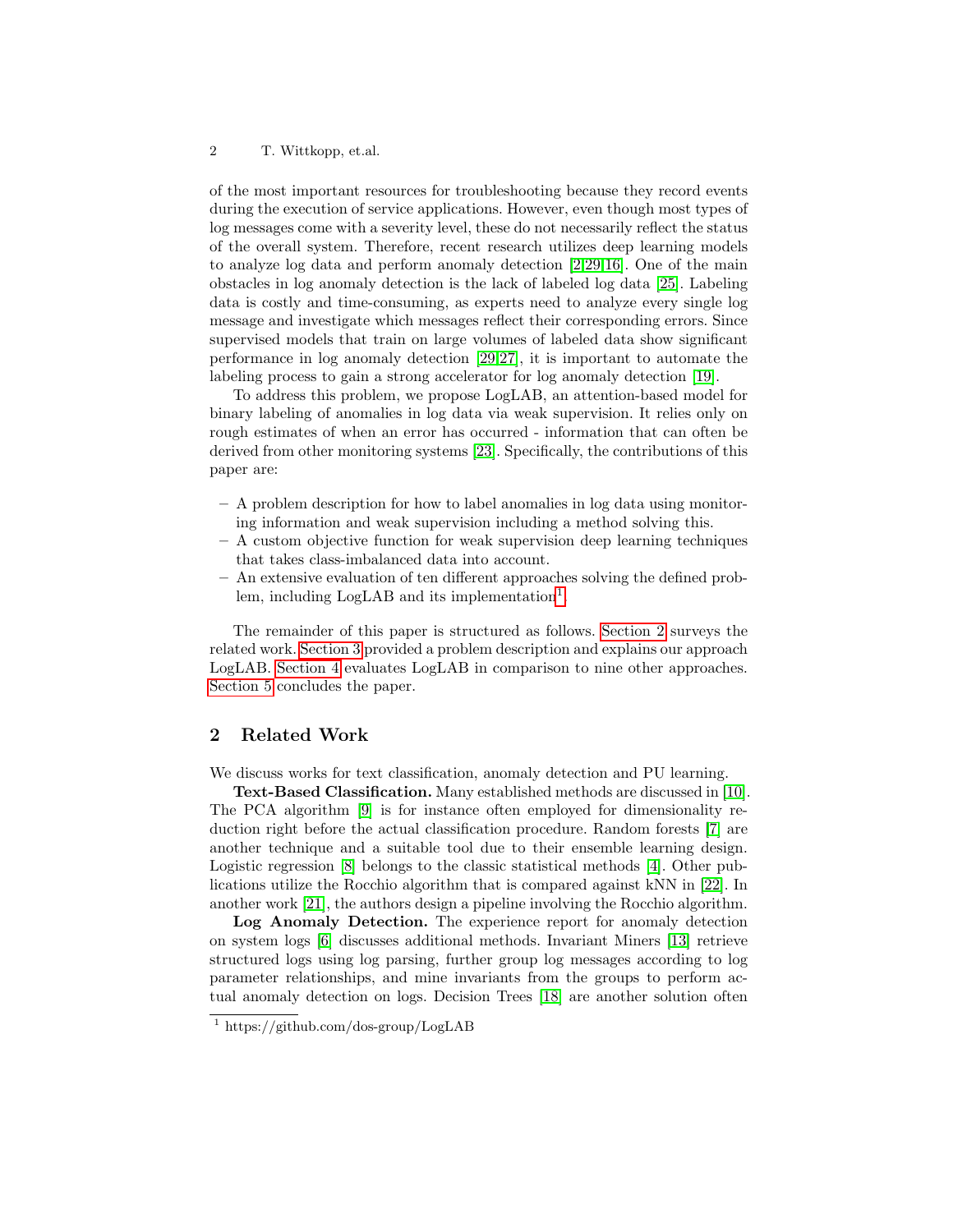employed in classification problem scenarios. SVMs are evaluated in [\[14\]](#page-7-14) for document classification and anomaly detection. The authors of [\[20\]](#page-7-15) propose a boosting-based system and thus ensemble learning method that shows good performance. Deep Learning methods are also more and more used in the realm of log anomaly detection. DeepLog [\[2\]](#page-6-1) utilizes an LSTM and thus interprets a log as a sequences of templates to performs anomaly detection per log message. More recent works [\[27](#page-7-3)[,28,](#page-7-16)[26\]](#page-7-17) also make use of deep learning.

PU Learning. A problem setting also discussed in other works. For instance, the authors in [\[12\]](#page-7-18) utilize the EM algorithm together with naive Bayesian classification.A more conservative variant of this method is proposed in [\[3\]](#page-6-5) where the set of reliable negative instances is iteratively pruned using a binary classifier, which ultimately leads to improved final prediction results due to the few but high quality negative instances. An ensemble learning method for PU learning is proposed in [\[15\]](#page-7-19). The authors motivate bagging SVM, i.e. the aggregation of multiple SVM classifiers in order to answer sources of instability often encountered in PU learning situations.

# <span id="page-2-0"></span>3 Automated Log Labeling

#### 3.1 Problem Description

Log messages can describe failures that occur during runtime, such as the crash of a service. We refer to such log messages as 'abnormal'. Modern monitoring solutions raise alerts when a system runs into an abnormality or outages occur by observing metrics, hardware component failures, workload deployment failures and other failure scenarios [\[23\]](#page-7-5). Therefore, we assume that in an IT operation center failure time windows of services and systems are roughly known. We use this information in retrospect to identify and label abnormal log messages.

<span id="page-2-1"></span>

Fig. 1: We use rough estimates for failure times provided by monitoring systems in order to identify and label abnormal log messages via weak supervision.

[Figure 1](#page-2-1) provides an example for the described problem. It displays the log of a system with one abnormal log event (colored in red). We utilize monitoring information to estimate time windows of the length  $2 * \delta$  in which we suspect abnormal log events. The model's task is to identify the abnormal log messages in the time window and classify all others as normal.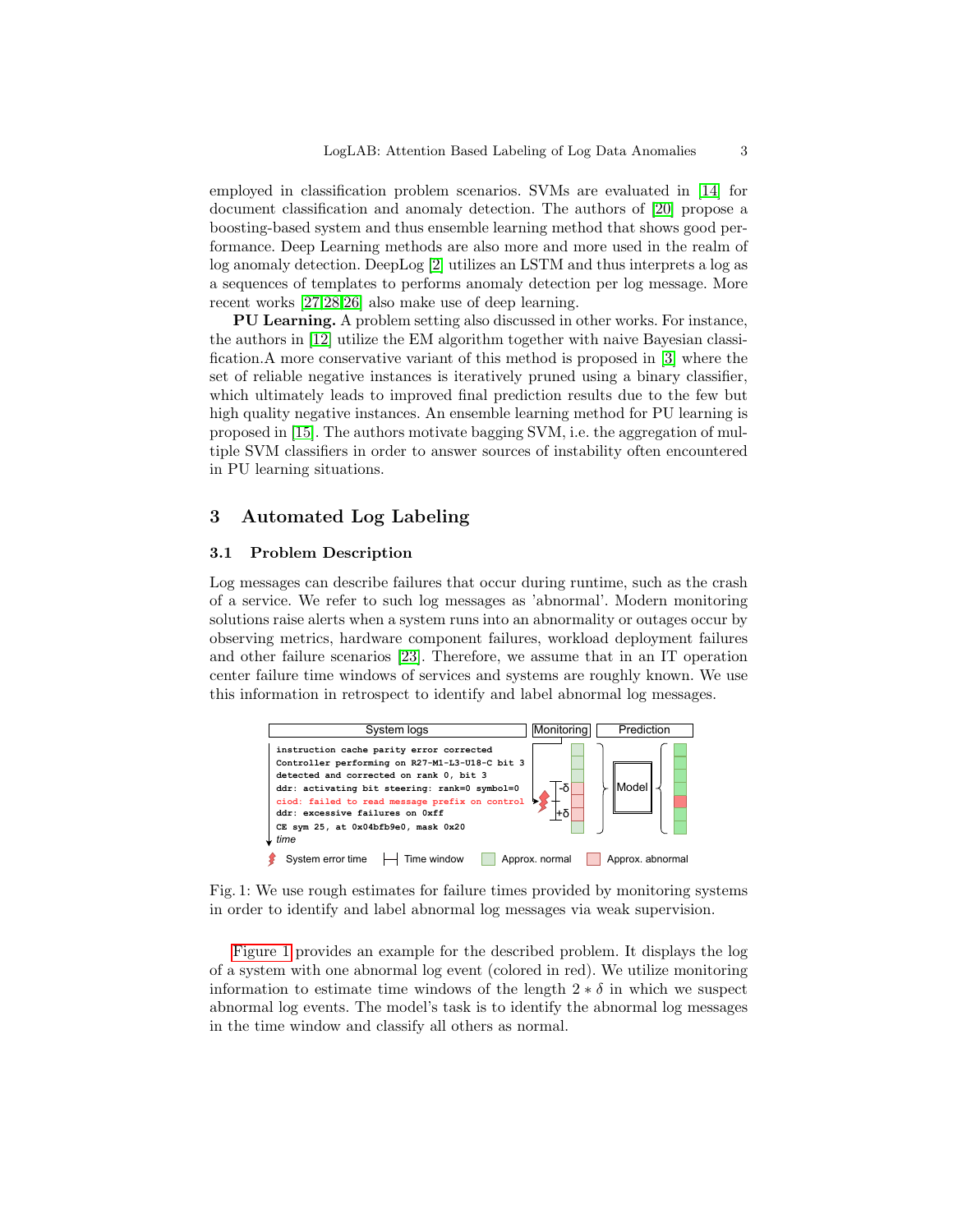4 T. Wittkopp, et.al.

We describe the log labeling as a weak supervision learning problem with inaccurate labels as defined by Zhou et. al [\[30\]](#page-7-20). Thereby, label inaccuracy stems from the imprecision of the failure time windows. We assign inaccurate labels for all log events, depending on whether they are in the failure time windows or not. Further, we utilize PU learning [\[12,](#page-7-18)[11\]](#page-7-21) which is short for learning from positive and unlabeled data. Thereby, the underlying log data is divided into two classes, positive P and unlabeled U, where U consists of all log messages that occur in the aforementioned failure time windows and  $\mathcal P$  of the remaining log messages.

#### 3.2 LogLAB

For the labeling of logs, we design a processing and modeling pipeline illustrated in [Figure 2.](#page-3-0) The individual steps are as follows:

<span id="page-3-0"></span>

Fig. 2: High level log message labeling pipeline.

First, we convert the content  $c_i$  of each log message  $l_i$  into a sequence of tokens  $t_i$  by splitting on the symbols  $\ldots$ ; / and whitespaces. Subsequently, we clean the resulting sequence of tokens by replacing certain tokens with placeholders. Thereby placeholder tokens for hexadecimal values '[HEX]' and any number greater or equal 10 '[NUM]' are introduced. Finally, we prefix the sequence of transformed tokens with a special token '[CLS]' which serves as a numerical summary of the whole log message. An exemplary log message: time.c: Detected 3591.142 MHz is thus transformed into a sequence of tokens: ['[CLS]', 'time', 'c', 'Detected', '[NUM]', '[NUM]', 'MHz'].

Since these sequences can vary in length, we truncate them to a fixed size and pad smaller sequences with '[PAD]' tokens. For each token  $w_i$  of the token sequence  $t_i$ , an embedding  $\vec{e}_i(j)$  is obtained. The truncated sequences of embeddings  $\vec{e'_i}$  serves as the input for the model.

The model computes an output embedding, for each input sequence  $\vec{e'_i}$ , which summarizes the log message by utilizing the embeddings of all tokens. This output embedding is encoded in the embedding of the '[CLS]' token which is also modified during training. For this purpose, we utilize the transformer architecture [\[1\]](#page-6-6) with additional self-attention [\[24\]](#page-7-22). During the training process, the model is supposed to learn the meanings of the log messages, thereby getting an intuition of what is normal and abnormal. Finally, this model outputs a vector (embedding) for each input sequence  $\vec{e'_i}$ . We denote the output of the model as  $z_i = \Phi(\vec{e_i}; \Theta)$  and use it throughout the remaining steps. Thereby the anomaly score is calculated by the length of the output vector  $||z_i||$ . Anomaly scores close to 0 represent normal log messages, whereby large vectors indicate an abnormal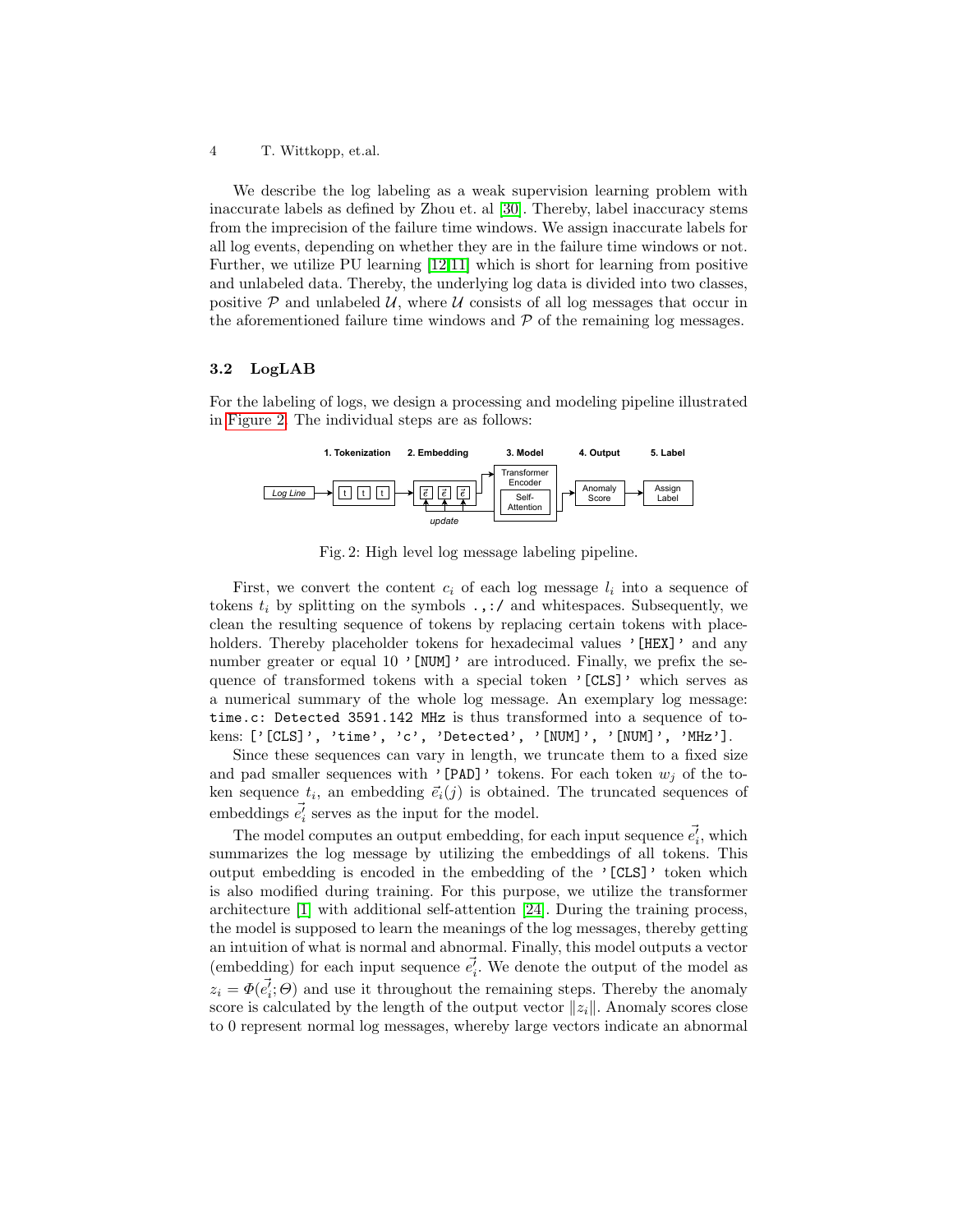log message. The computed anomaly score is used to assign a label  $\hat{y}_i$  to the log message  $l_i$ , i.e. either normal or abnormal.

#### 3.3 Objective Function

To label the log data, the model must be trained in a way that it is capable to handle the problem of weak supervision with inaccurate labels. Thus, the objective function must assign log anomaly scores to log messages that occur in class  $P$  and  $U$ . Log messages that occur only in  $U$  are likely abnormal and must therefore have higher anomaly scores. In addition, the loss function must be able to handle large amounts of incorrectly labeled log messages, since the class  $U$ can increase quickly for large  $\delta$ . The objective function consist of two parts. The first part minimize the errors of samples from class  $P$ , from which the calculated anomaly scores should be close to 0. The second part of the objective must minimize the errors of samples from class  $U$ , by pushing them away from 0. The structure of the objective function is defined as  $\frac{1}{m} \sum_{n=1}^{m}$  $\sum_{i=1}((1-\tilde{y}_i)*a(z_i)+(\tilde{y}_i)*b(z_i),$ where  $\tilde{y}_i$  is the inaccurate label,  $z_i$  the output vector and m the batch size. The function 'a()' becomes 0 if the sample is from class  $\mathcal{U}$ , while the second function 'b()' becomes 0 if the sample is from class P. For a we choose  $a(z_i) = ||z_i||^2$ and for b we choose  $b(z_i) = \frac{q^2}{\|z_i\|}$  $\frac{q^2}{\|z_i\|}$  to minimize the error. Thereby a calculates the squared error of the length of the output for samples from class  $P$ . In contrast, we increase the error for all small anomaly scores when the log message is of class U. Thereby q is a numerator between 0 and 1 that represents the relation of the number of samples in  $P$  and  $U$ . To ensure that q is representing the relation of  $P$ and  $\mathcal U$  and remains in the boundaries of 0 to 1, we model q as a limited function  $f(x) = \frac{x}{x+1}$ , with  $\lim_{x\to\infty} f(x) = 1$ , that is provided with the relation of  $P$  and  $U$ :  $q = f(\frac{|\mathcal{P}|}{|\mathcal{U}|}) = \frac{\frac{|\mathcal{P}|}{|\mathcal{U}|}}{(\frac{|\mathcal{P}|}{|\mathcal{P}|})}$  $\frac{|\overline{u}|}{|\overline{u}|+1|} = \frac{|\mathcal{P}|}{|\mathcal{P}|+|\mathcal{U}|}.$  Thus the total loss function can be expressed as:  $\frac{1}{m}$   $\sum_{n=1}^{n}$  $i=1$  $\left( (1 - \tilde{y}_i) * ||z_i||^2 + (\tilde{y}_i) * \frac{(\frac{|\mathcal{P}|}{|\mathcal{P}| + |\mathcal{U}|})^2}{||z_i||} \right)$  $rac{\frac{|F|}{|+|U|}}{\|z_i\|}$ .

# <span id="page-4-0"></span>4 Evaluation

To obtain a significant and wide benchmark, we compare LogLAB to several state of the art text-classification and anomaly detection approaches presented in a recent text-classification survey [\[10\]](#page-7-6) as well as in an established survey for anomaly detection in system logs [\[6\]](#page-6-4). Namely, we choose PCA, Invariant Miners, Deeplog, Decision Trees, Random Forests, SVMs, Logistic Regression, the Rocchio algorithm, and boosting approaches as benchmark methods. Thereby we measure the deviation from the ground truth  $y_i$  and the calculated labels  $\hat{y}_i$ .

#### 4.1 Experimental Setup

We evaluate all methods on three labeled log datasets recorded at different largescale computer systems[\[17\]](#page-7-23). The BGL dataset contains 4 747 963 log messages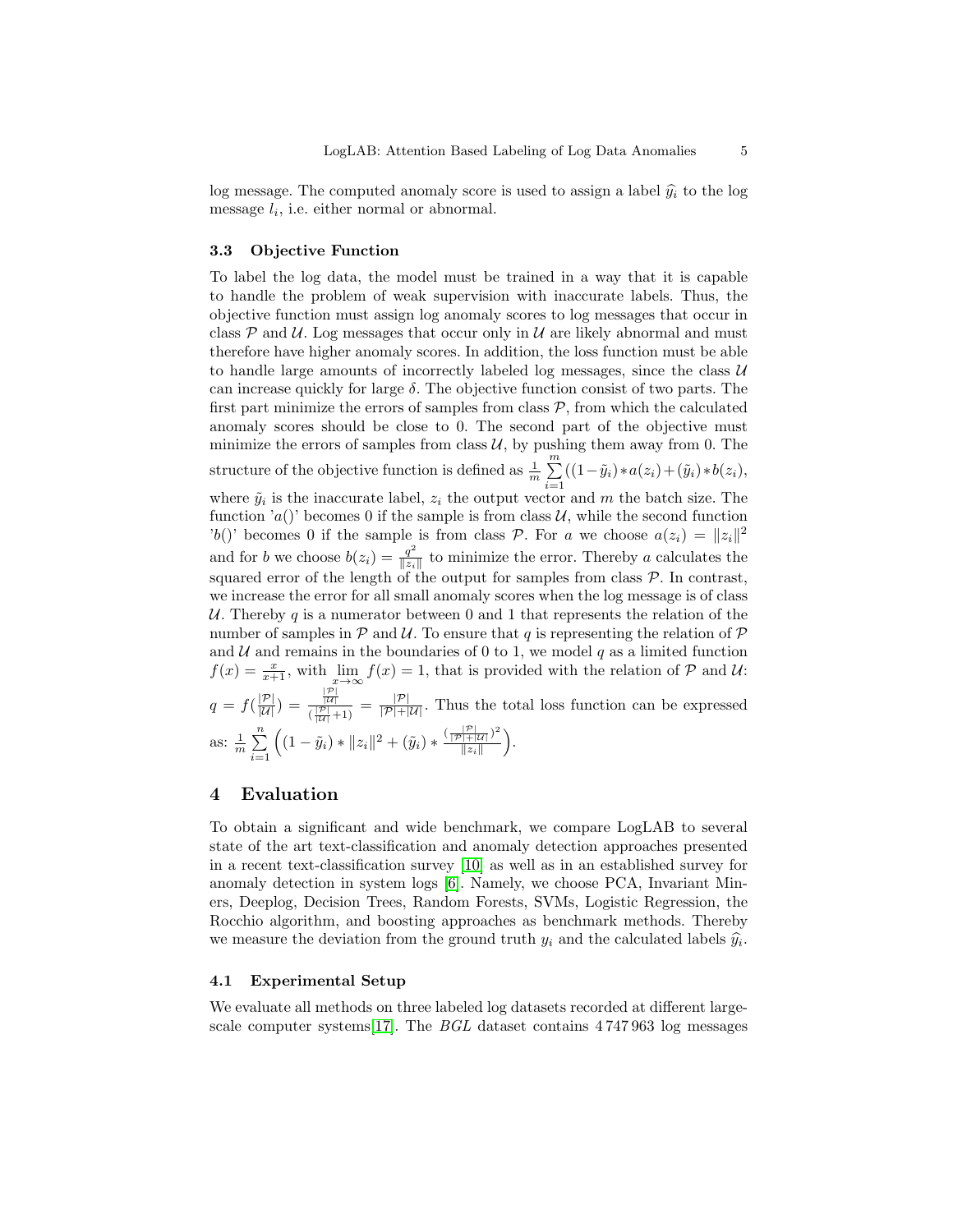of which 7.3 % are abnormal and records a period of 214 days, with on average 0.25 log messages per second. We selected the first 5 M log messages from the Thunderbird dataset of which 4.5 % are abnormal. They account for a period of 9 days, with on average 6.4 log messages per second. Again, we selected the first 5 M log messages from the Spirit dataset of which 15.3 % are abnormal. They cover a period of 48 days, with on average 1.2 log messages per second.

We create our evaluation datasets with inaccurate labels by including all abnormal log events as well as their surrounding events within a time window  $2*\delta$ in  $U$ ; all remaining log events are in  $\mathcal{P}$ . Thereby we investigate the performance at three different time windows:  $\pm 1000 \text{ ms}$  (2s),  $\pm 5000 \text{ ms}$  (10s) and  $\pm 15000 \text{ ms}$ (30s). The amount of samples in  $U$  is changing for BGL: 0.39*M*, 0.44*M* and 0.47*M*, Thunderbird: 1.42*M*, 2.36*M* and 2.90*M* and Spirit: 1.00*M*, 2.33*M* and 3.26M regarding the respective time window  $\delta$ .

Each sequence of tokens  $t_i$  is truncated to have a length of 20 for Thunderbird, 16 for Spirit, and 12 for BGL. The dimensionality d of our embeddings is set to 128. For the training of our LogLAB model, we use a hidden dimensionality of 256, a batch size of 1024, a total of 8 epochs, and a dropout rate of 10%. We use the Adam optimizer with a learning rate of  $10^{-4}$  and a weight decay of  $5 \cdot 10^{-5}$ .

#### 4.2 Results

|                        |                               | Learning $P$                    |  |                        | Learning $P$ and $U$ |                          |                                                  |  |                  |  |                                                  |
|------------------------|-------------------------------|---------------------------------|--|------------------------|----------------------|--------------------------|--------------------------------------------------|--|------------------|--|--------------------------------------------------|
| Dataset                | Metric                        | $x^{\mathcal{C}^{\mathcal{P}}}$ |  | Is reprint the file of |                      | Accision Tree dam Forces |                                                  |  | pesitive Regist. |  | Rocchio Loguage                                  |
| $\delta = \pm 1000 ms$ |                               |                                 |  |                        |                      |                          |                                                  |  |                  |  |                                                  |
| BGL                    | F <sub>1</sub> -Score         | 0.5963 0.5102 0.7759            |  |                        |                      |                          |                                                  |  |                  |  | 0.9974 0.9830 0.9840 0.9976 0.9908 0.7096 0.9977 |
| TBird                  | F1-Score 0.3048 0.1824 0.0880 |                                 |  |                        |                      |                          | 0.3242 0.3144 0.3235 0.3242 0.3361 0.3440 0.9995 |  |                  |  |                                                  |
| Spirit                 | F1-Score 0.8043 0.5807 0.9926 |                                 |  |                        |                      |                          |                                                  |  |                  |  | 0.9967 0.9604 0.9857 0.9962 0.9968 0.9971 0.9997 |
| $\delta = \pm 5000ms$  |                               |                                 |  |                        |                      |                          |                                                  |  |                  |  |                                                  |
| BGL                    | F1-Score                      | 0.5930 0.5112 0.7755            |  |                        |                      |                          |                                                  |  |                  |  | 0.9874 0.9646 0.9680 0.9875 0.9795 0.8054 0.9949 |
| TBird                  | F <sub>1</sub> -Score         | 0.3053 0.1936 0.0651            |  |                        |                      |                          |                                                  |  |                  |  | 0.2669 0.2415 0.2439 0.2678 0.2869 0.3146 0.9995 |
| Spirit                 | F1-Score 0.7691 0.5740 0.9929 |                                 |  |                        |                      |                          | 0.6513 0.5453 0.5584 0.6560 0.5830 0.9946 0.9980 |  |                  |  |                                                  |
| $\delta = \pm 15000ms$ |                               |                                 |  |                        |                      |                          |                                                  |  |                  |  |                                                  |
| BGL                    | F <sub>1</sub> -Score         | 0.5879 0.5130 0.7760            |  |                        |                      |                          |                                                  |  |                  |  | 0.9753 0.9483 0.9523 0.9767 0.9762 0.7898 0.9902 |
| TBird                  | F <sub>1</sub> -Score         | 0.3025 0.1933 0.1113            |  |                        |                      |                          | 0.1341 0.1248 0.1348 0.1350 0.1476 0.2241 0.9995 |  |                  |  |                                                  |
| Spirit                 | F <sub>1</sub> -Score         | 0.4958 0.4254 0.8236            |  |                        |                      |                          | 0.4909 0.4735 0.4836 0.4917 0.4887 0.5192 0.9825 |  |                  |  |                                                  |

<span id="page-5-0"></span>Table 1: Evaluation results: F1-scores above 0.99 and 0.98 are highlighted in blue and cyan, respectively.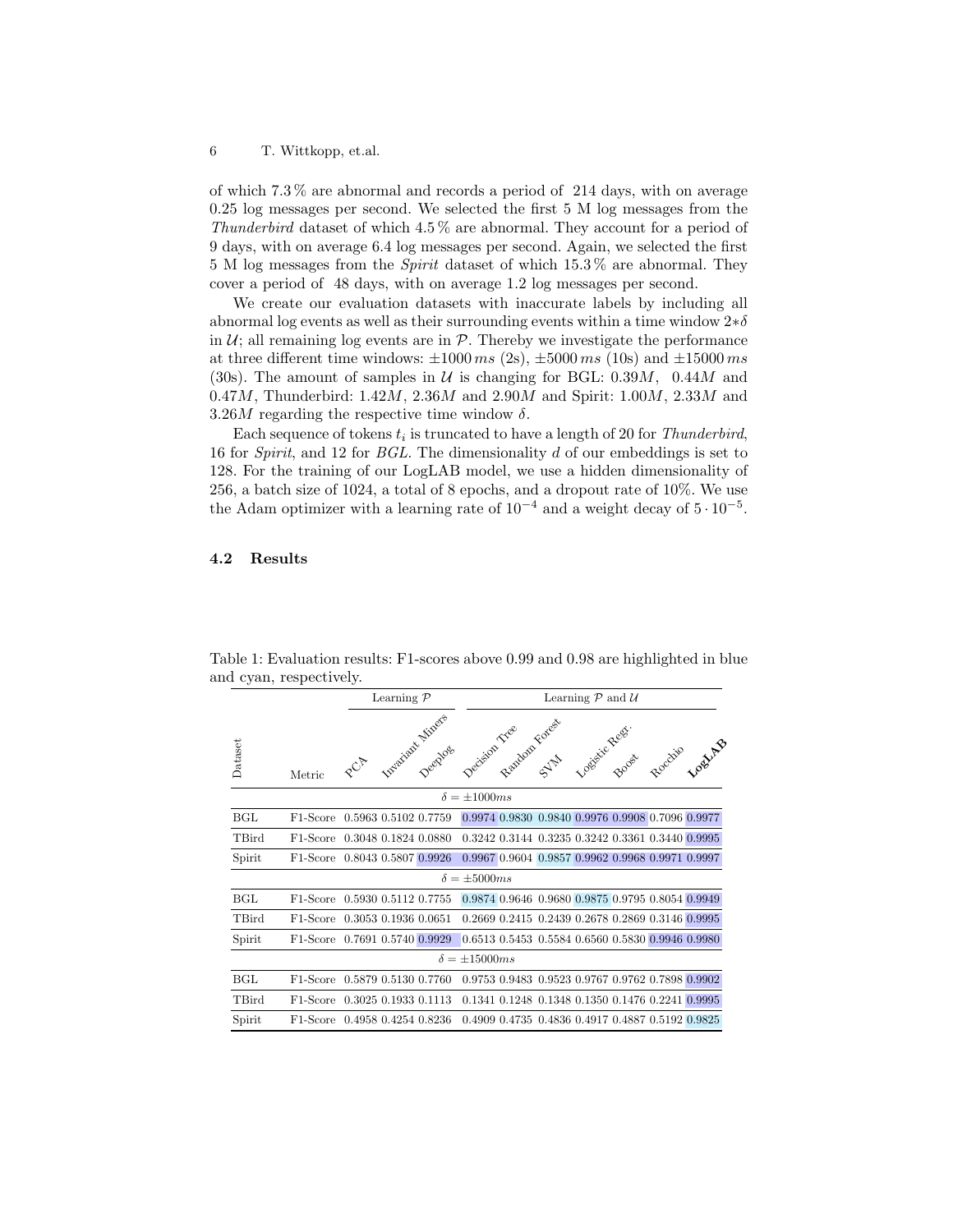To compare LogLAB to our baselines, we assess the prediction performance  $\tilde{y}_i \sim y_i$  in terms of F1-score metrics. The F1-scores are presented in [Table 1.](#page-5-0) As expected, with increasing  $\delta$  and thus growing size of  $\mathcal{U}$ , the performance across all approaches tends to decrease. For  $\delta = \pm 1000 \text{ ms}$  this was apparently easy to achieve for most of the methods. An exception is the Thunderbird dataset, which is characterized by a large  $U$  class: No baseline manages to achieve an F1-score higher than 0.35, except LogLAB. For  $\delta = \pm 5000 \, \text{ms}$  we notice that the performance degradation previously observed for most approaches on the Thunderbird dataset now also start to manifest on the Spirit dataset. The biggest gap in performance becomes evident at the largest observed time window of  $\delta = \pm 15000 \, ms$ . For the dataset BGL, we notice a considerable drop in F1-scores of other approaches to 0.97, while LogLAB maintains its high performance.

## <span id="page-6-2"></span>5 Conclusion

This paper presents LogLAB, a novel model for labeling large amounts of log data, such that the usually required need of time-consuming manual labeling through experts is automated. It relies only on rough estimates of failure time windows provided by monitoring systems to generate labeled datasets in retrospect. LogLAB is based on the attention mechanism and uses a custom objective function for weak supervision deep learning techniques that accounts for imbalanced data and deals with inaccurate labels. We evaluated LogLAB on three different datasets in comparison to nine benchmark approaches. LogLAB outperforms other approaches across all experiments and shows a performance of more than 0.98 F1-score, even for large amount of inaccurate labels. As further work we consider to enhance the labeling process by iteratively moving log messages from  $U$  to  $\mathcal P$  during training, which have significantly lower anomaly scores, calculated by the model. Likewise, this method can be extended by adding other sources for estimating the time windows and therefore improve the training basis.

# References

- <span id="page-6-6"></span>1. Devlin, J., Chang, M., Lee, K., Toutanova, K.: BERT: pre-training of deep bidirectional transformers for language understanding. In: Burstein, J., Doran, C., Solorio, T. (eds.) NAACL-HLT. Association for Computational Linguistics (2019)
- <span id="page-6-1"></span>2. Du, M., Li, F., Zheng, G., Srikumar, V.: Deeplog: Anomaly detection and diagnosis from system logs through deep learning. In: SIGSAC (2017)
- <span id="page-6-5"></span>3. Fusilier, D.H., Montes-y G´omez, M., Rosso, P., Cabrera, R.G.: Detecting positive and negative deceptive opinions using pu-learning. Information processing & management  $51$  (2015)
- <span id="page-6-3"></span>4. Genkin, A., Lewis, D.D., Madigan, D.: Large-scale bayesian logistic regression for text categorization. technometrics  $49(3)$  (2007)
- <span id="page-6-0"></span>5. Gulenko, A., Acker, A., Kao, O., Liu, F.: Ai-governance and levels of automation for aiops-supported system administration. In: ICCCN. IEEE (2020)
- <span id="page-6-4"></span>6. He, S., Zhu, J., He, P., Lyu, M.R.: Experience report: System log analysis for anomaly detection. In: ISSRE. IEEE (2016)